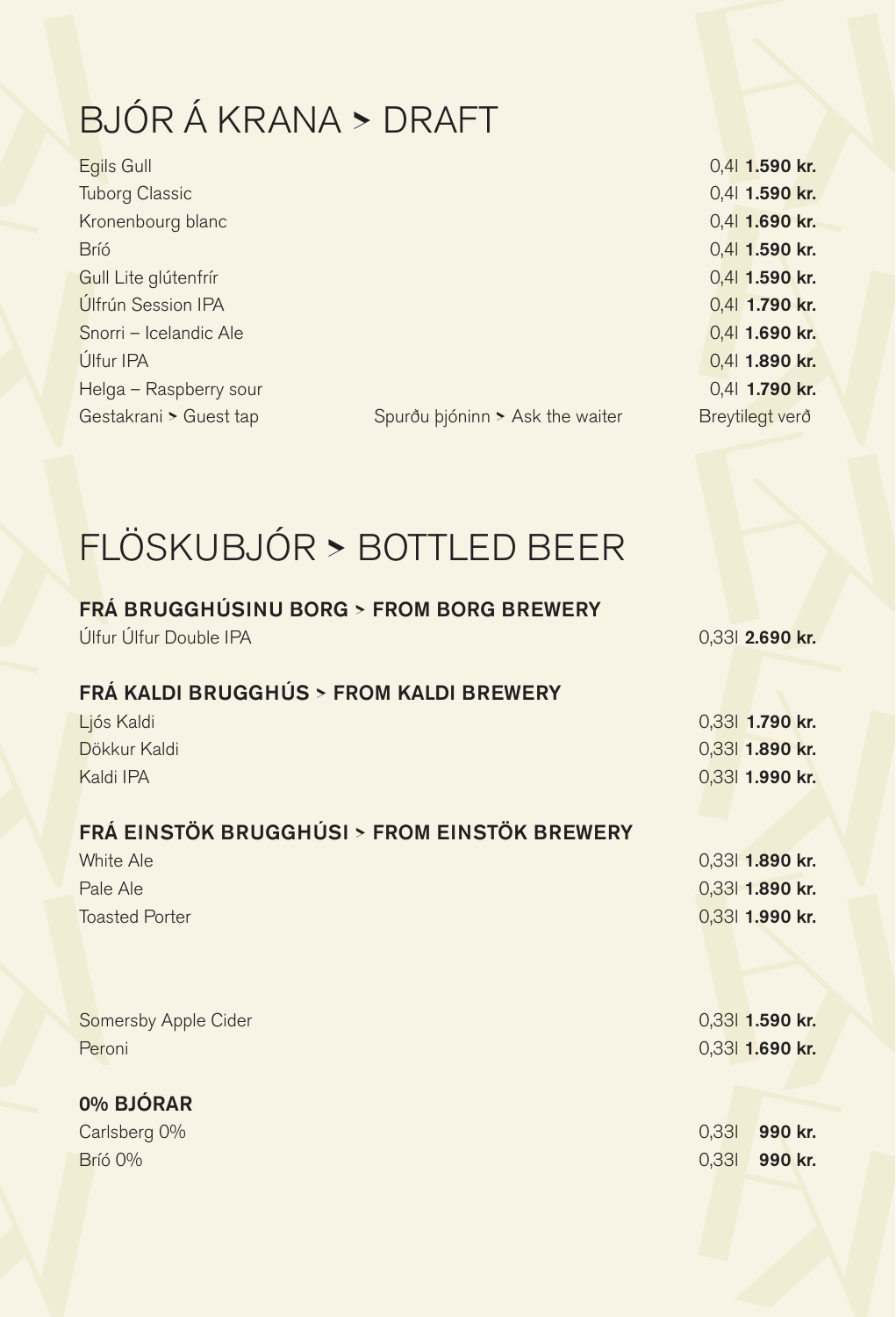# KOKTEILAR **>** COCKTAILS

| 1<br>≧ | Gucci Collins >> fruity & slighty bitter                                   | 2.990 kr. |
|--------|----------------------------------------------------------------------------|-----------|
|        | Himbrimi Old Tom gin, Fassionola, súraldin, sódavatn                       |           |
|        | Himbrimi Old Tom gin, Fassionola, lime, soda                               |           |
|        | <b>XXX &gt;&gt; bitter, sweet symphony</b>                                 | 2.990 kr. |
|        | Awamori, P31 aperitivo, Vermút, Jamaíka pipar, sítróna, tonik              |           |
|        | Awamori, P31 aperitivo, Vermouth, Jamaica pepper, lemon, tonic             |           |
|        | <b>Blackout &gt;&gt;smokey yet fresh</b>                                   | 2.990 kr. |
|        | Caol Ila reykt viskí, Amaro, fjólulíkjör, hunang, smokkfisks blek, sítróna |           |
|        | Caol Ila smoked whiskey, Amaro, violette liqueur, honey, squid ink, lemon  |           |
|        | When life gives you >>savory & tart                                        | 2.990 kr. |
|        | Sykruð sítróna, grilluð sítróna, sítrónu beiskja, sítrónugras, sítrónusýra |           |
|        | & Don Julio reposado tekíla                                                |           |
|        | Caramelized lemon, charred lemon, lemon bitter, lemongrass, citric acid    |           |
|        | & Don Julio reposado tequila                                               |           |
|        | <b>Tutti Frutti &gt;&gt; Tropical vibes</b>                                | 2.990 kr. |
|        | Bacardi 4 ára, romm, Aperol, bubble gum, súraldin                          |           |
|        | Bacardi 4 Yo., rum, Aperol, bubble gum, lime                               |           |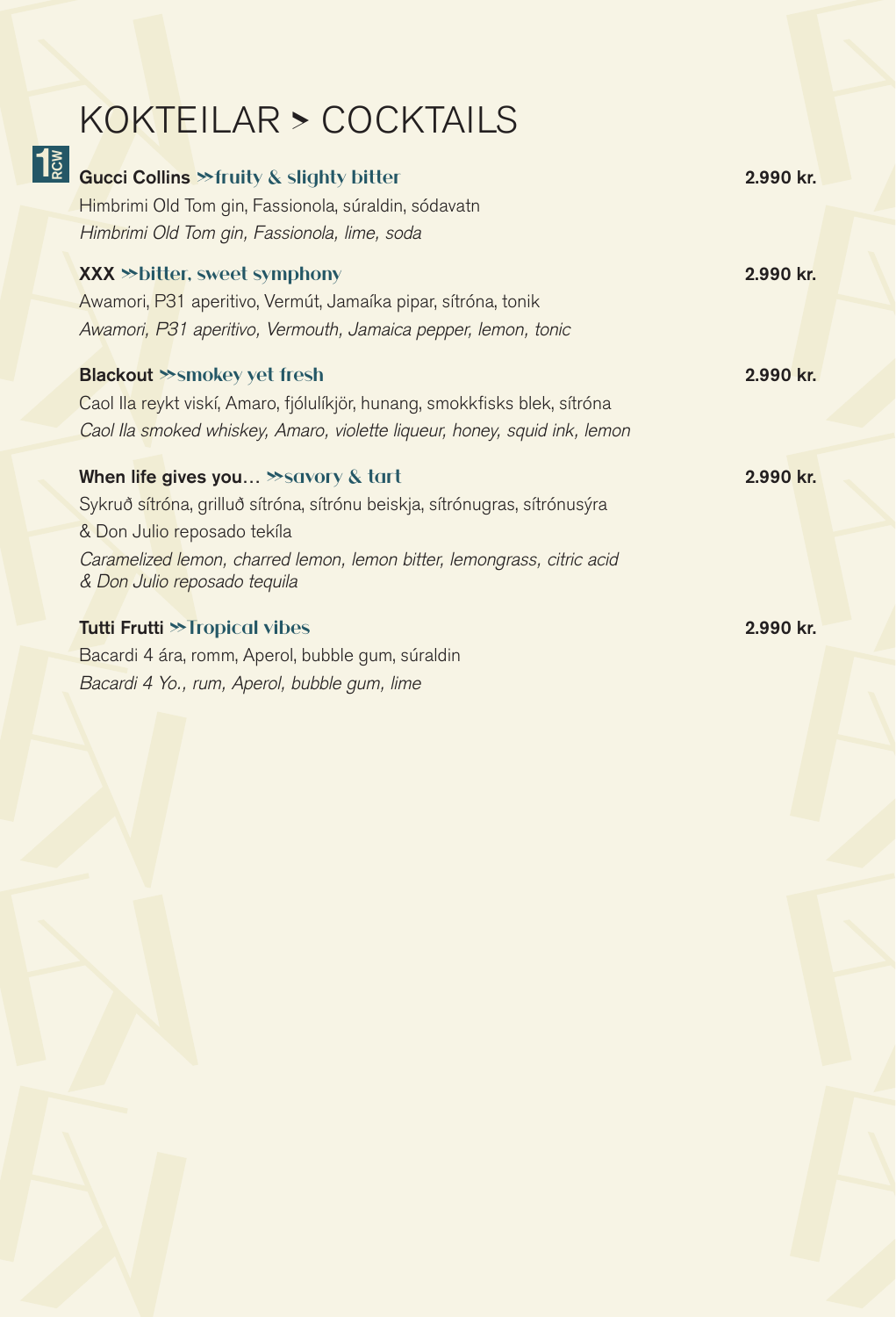### KOKTEILAR **>** COCKTAILS

| Le Lollipop #2 > fruity fresh                                                    | 2.990 kr. |
|----------------------------------------------------------------------------------|-----------|
| Malfy Rosa gin, greipaldin, ávaxtate, hveiti bjór súraldin                       |           |
| Malfy Rosa gin, grapefruit, fruit tea, wheat beer, lime                          |           |
| I'll have a beer >>surprising flavours                                           | 2.990 kr. |
| Himbrimi London dry gin, Hvönn, IPA, saltkaramella, Fassionola, sítrus bjórfroða |           |
| Himbrimi London dry gin, Hvönn, IPA, salt caramel, Fassionola, citric beer foam  |           |
| Karma Chameleon >>flavor rollercoaster                                           | 2.990 kr. |
| Ketel One vodki, ananas, rabbarbari, fiðrildabauna te, sítrus                    |           |
| Ketel One vodka, pineapple, rhubarb, butterfly pea tea, citrus                   |           |
| Bió Paradís >> sweet & sour                                                      | 2.990 kr. |
| Bacardí 4 ára romm, poppkorn, kóla, ananas, súraldin                             |           |
| Bacardí 4yo. rum, popcorn, cola, pineapple, lime                                 |           |
| Candy Floss Boss >> for a sweet tooth                                            | 2.990 kr. |
| Beefeater Pink gin, bleikt greipaldin, möndlur, stökkrós, candy floss, sítróna   |           |
| Beefeater Pink gin, almonds, pink grapefruit, hibiscus, cotton candy, lemon      |           |
| Red Velvet >>something for everyone                                              | 2.990 kr. |
| Ketel One vodki, styrkt vín, Campari, rauðrunna te, ylliblóm, sítróna            |           |
| Ketel One vodka, fortified wine, Campari, rooibos tea, elderflower, lemon        |           |

### WHAT IS...?

Fassionola: *A home made fruity syrup made with apples, oranges, pineapples, passion fruit, cherry, citric acid & also spices such as vanilla & tonka beans*

Awamori: *A Japanese rice spirit which is unique to Okinawa, Japan and dates as far back as 600 years ago*

Butterfly pea tea: *A floral tea which has the chemical reaction of changing color when mixed with citric acid* 

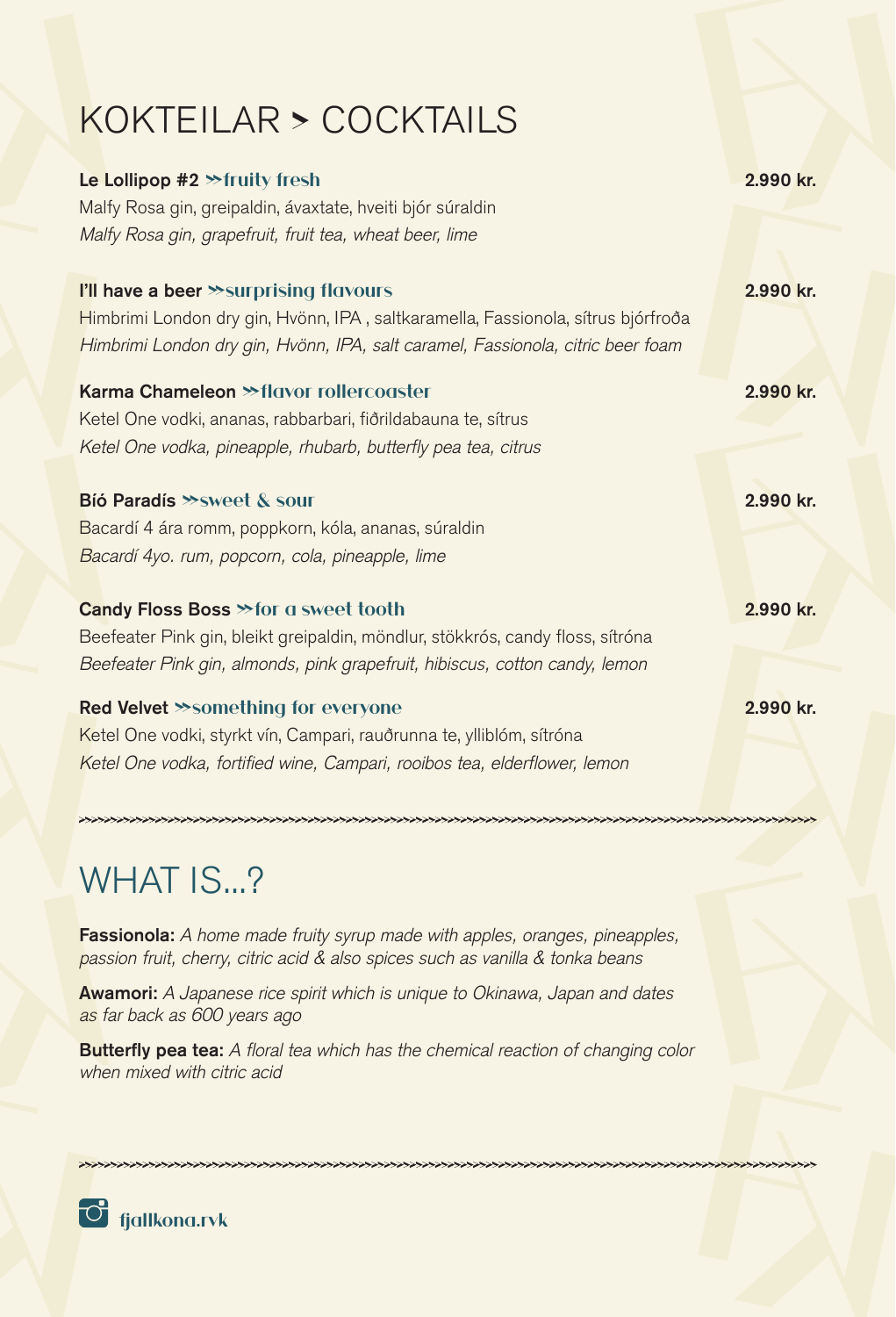# KAFFI KOKTEILAR **>** COFFEE COCKTAILS

| Irskt kaffi / Irish coffee                                            | 2.390 kr. |
|-----------------------------------------------------------------------|-----------|
| Jameson viskí, púðursykur, rjómi, kaffi                               |           |
| Jameson whiskey, brown sugar, cream, coffee                           |           |
|                                                                       |           |
| Lu cracker Irish coffee                                               | 2.590 kr. |
| Jameson viský, Lu kex rjómi, stout, appelsína, púðursykur, kaffi      |           |
| Jameson whiskey, Lu cracker cream, stout, orange, brown sugar, coffee |           |
|                                                                       |           |
| <b>Classic Espresso Martini</b>                                       | 2.790 kr. |
| Ketel One vodki, Kahlúa, kaffi                                        |           |
| Ketel One vodka, Kahlúa, coffee                                       |           |
|                                                                       |           |
| <b>Arctic Berry Espresso martini</b>                                  | 2.890 kr. |
| Vodki, Kahlúa, bláber, krækiber, kaffi                                |           |
| Vodka, Kahlúa, blueberries, crowberries, coffee                       |           |
|                                                                       |           |
| <b>Deluxe Espresso Martini</b>                                        | 2.890 kr. |
| Plantation romm, Kahlúa, deluxe karamella, salt, kaffi                |           |
| Plantation rum, Kahlúa, deluxe caramel, salt, coffee                  |           |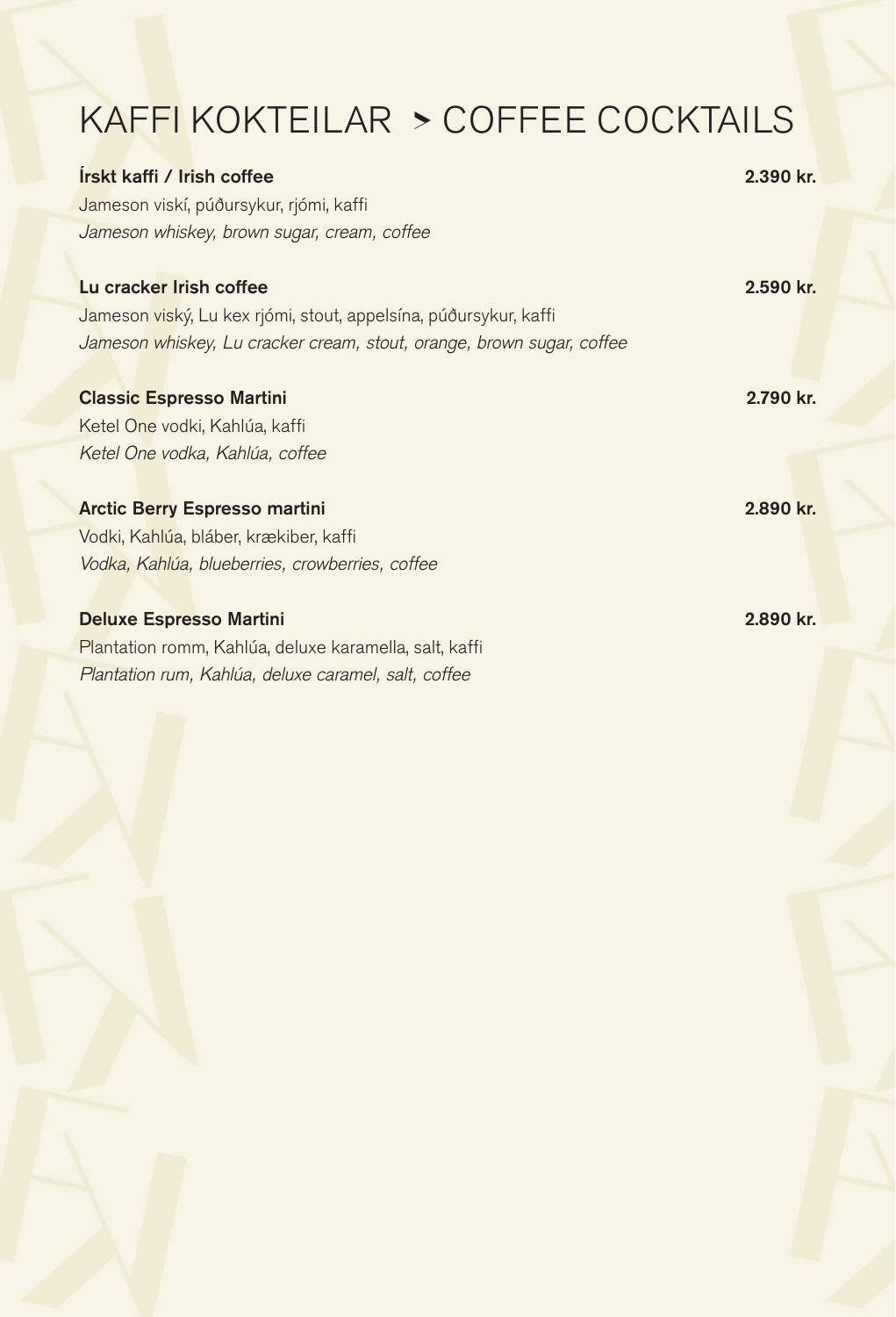# APEROL SPRITZ

| <b>Aperol Spritz</b>                                                    | 2.290 kr. |
|-------------------------------------------------------------------------|-----------|
| Aperol, freyðivín, sódavatn                                             |           |
| Aperol, sparkling wine, sparkling water                                 |           |
| <b>Mango Passion Spritz</b>                                             | 2.490 kr. |
| Aperol, ástaraldin, mangó, freyðivín, sódavatn                          |           |
| Aperol, passion fruit, mango, sparkling wine, sparkling water           |           |
| <b>Rose Spritz</b>                                                      | 2.490 kr. |
| Aperol, rósir, ylliblóm, bleikur drekaávöxtur, freyðivín, sódavatn      |           |
| Aperol, rose, elderflower, pink pitaya, sparkling wine, sparkling water |           |
|                                                                         |           |
| APEROL KÖNNUR > PITCHERS                                                |           |
|                                                                         |           |
| Aperol Spritz kanna > pitcher                                           | 5.790 kr. |
| Aperol, freyðivín, sódavatn                                             |           |
| Aperol, sparkling wine, sparkling water                                 |           |
| Mango Passion Spritz kanna > pitcher                                    | 5.990 kr. |
| Aperol, ástaraldin, mangó, freyðivín, sódavatn                          |           |
| Aperol, passion fruit, mango, sparkling wine, sparkling water           |           |
| Rose Spritz kanna > pitcher                                             | 5.990 kr. |
| Aperol, rósir, ylliblóm, bleikur drekaávöxtur, freyðivín, sódavatn      |           |
| Aperol, rose, elderflower, pink pitaya, sparkling wine, sparkling water |           |

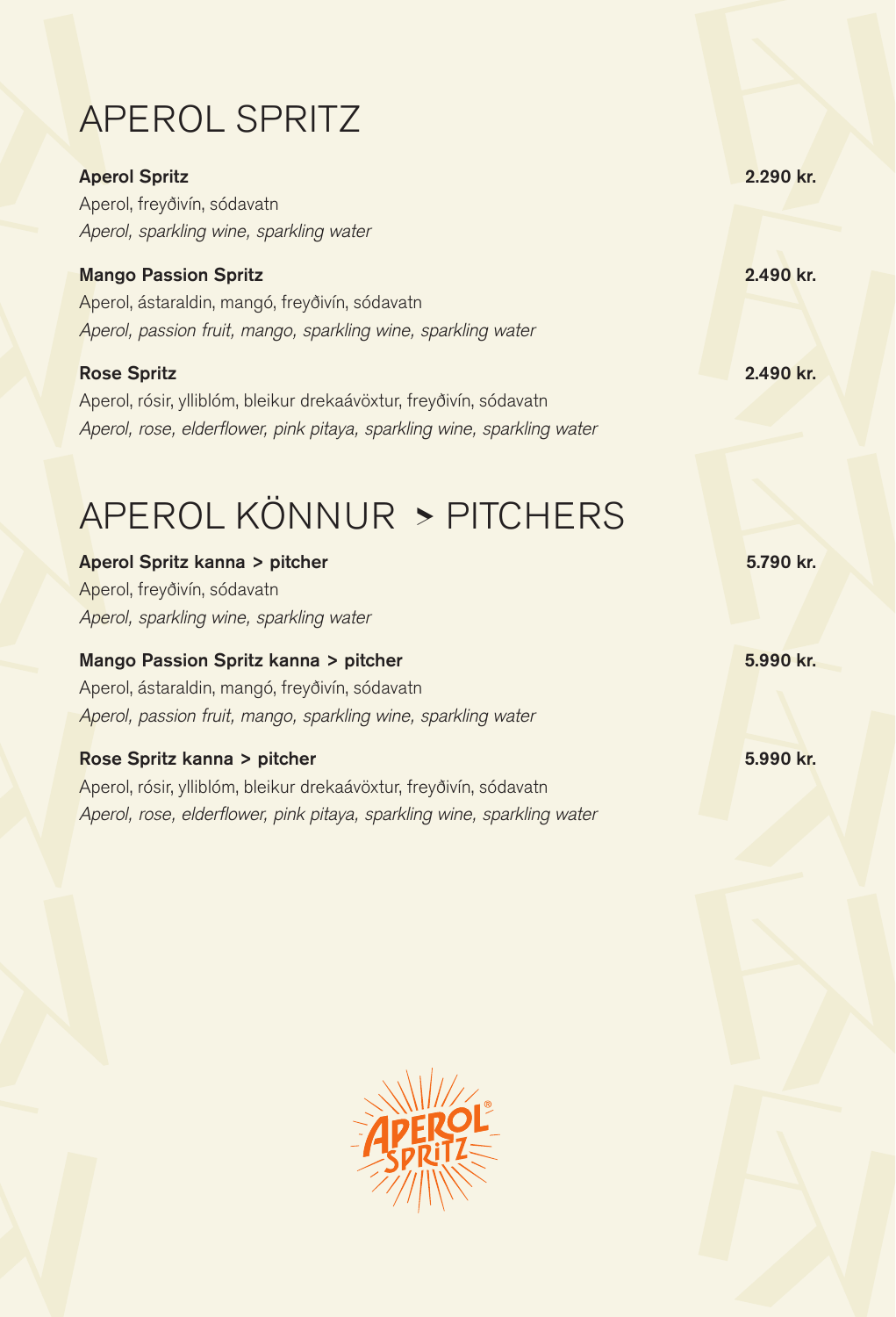# HÚSVÍN **>** HOUSE WINE

|    |                                                                                                                                                             |           | glas > glass flaska > bottle |
|----|-------------------------------------------------------------------------------------------------------------------------------------------------------------|-----------|------------------------------|
|    | <b>RÓSAVÍN &gt; ROSE</b>                                                                                                                                    |           |                              |
| A  | Baron de ley rosado de Lágrima<br>Miðlungsþurrt, fersk, rauður berjaávöxtur, melóna og hvít blóm<br>Medium dry, fresh, red berries, melon and white flowers | 1.690 kr. | 6.900 kr.                    |
| B  | Domaine de La Baume Pinot Noir rosé / Frakkland<br>Ávaxtaríkt með ferskum ávöxtum og jarðarberjum<br>Fruity with fresh fruit and strawberries               | 1.890 kr. | 8.900 kr.                    |
|    | FREYÐIVÍN - KAMPAVÍN > SPARKLING WINE - CHAMPAGNE                                                                                                           |           |                              |
| A  | Piccini Prosecco / Ítalía                                                                                                                                   | 1.490 kr. | 6.590 kr.                    |
|    | Purrt með ferskri sýru. Ljós ávöxtur, melóna, epli<br>Dry and fresh with white fruits, melon and apples                                                     |           |                              |
| B. | <b>Piccini Prosecco Rose</b>                                                                                                                                | 1.590 kr. | 6.990 kr.                    |
|    | Ferskur ávöxtur með ilm af villtum rósum,<br>granateplum og appelsínum                                                                                      |           |                              |
|    | Fresh fruit with notes of wild roses,<br>pomegranate and red orange                                                                                         |           |                              |
| C. | <b>Moet Chandon Brut Imperial</b>                                                                                                                           | 2.390 kr. | 13.900 kr.                   |
|    | Græn epli, sítróna, steinefni, blómlegt.<br>Ósætt með léttri freyðingu                                                                                      |           |                              |

*Green apples, lemon, mineral and floral. Unsweet with light bubbles*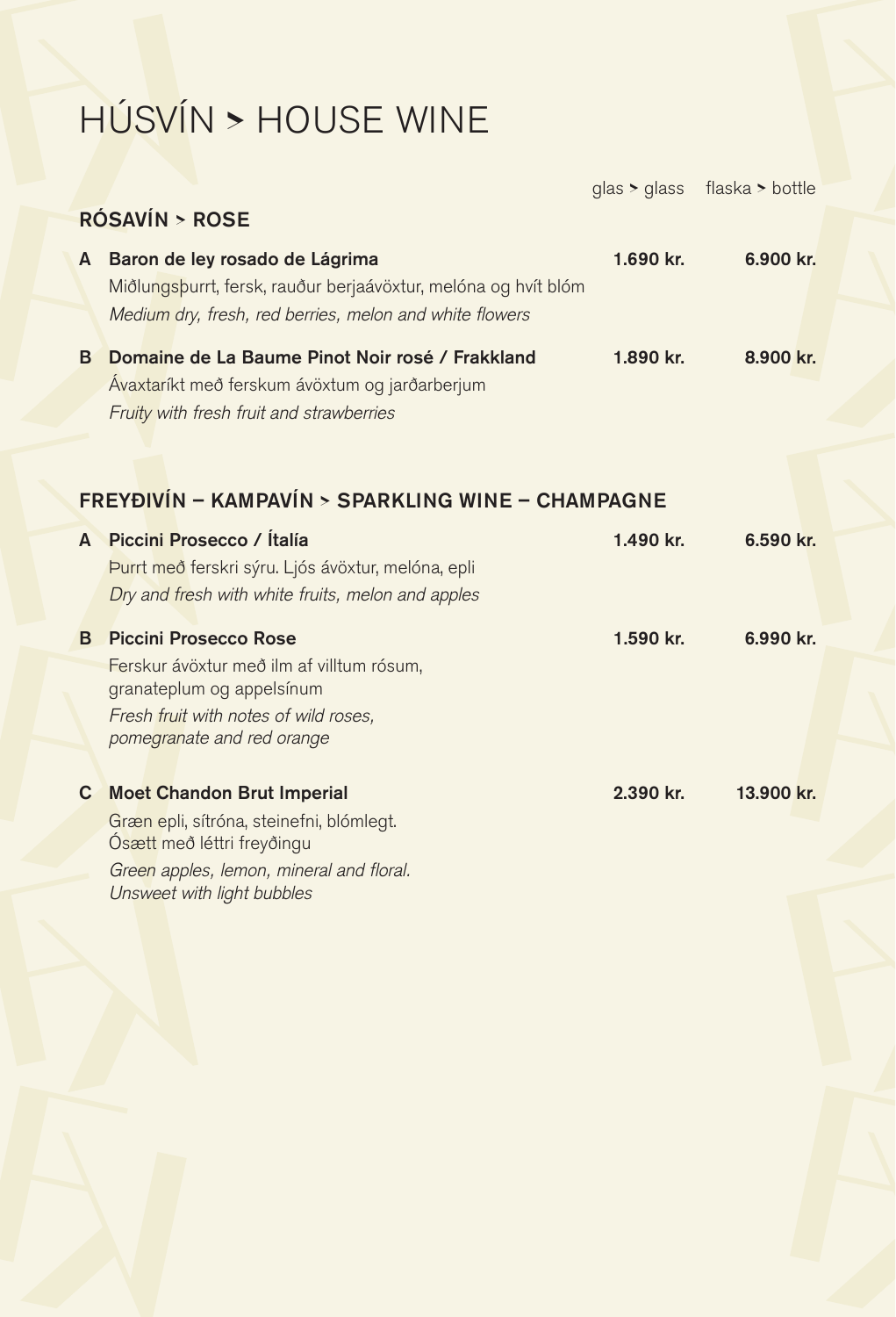# HÚSVÍN **>** HOUSE WINE

|   |                                                                                                                                                                                                                                                       | glas > glass | flaska > bottle |
|---|-------------------------------------------------------------------------------------------------------------------------------------------------------------------------------------------------------------------------------------------------------|--------------|-----------------|
|   | <b>RAUĐVÍN &gt; RED WINE</b>                                                                                                                                                                                                                          |              |                 |
| A | Trapiche Vineyards Malbec / Argentína<br>Meðalfylling, ósætt, fersk sýra, miðlungstannín<br>Brómber og plóma<br>Medium bodied, unsweet, fresh acid, medium tannin.<br>Blackberries and plum                                                           | 1.690 kr.    | 6.900 kr.       |
|   | <b>B</b> Heritage du Conceiller Pinot Noir<br>Bouchard Ainé & Fils / Frakkland<br>Létt, kaffi, ristuð eik og súkkulaði<br>Light, coffee, roasted oak and chocolate                                                                                    | 1.790 kr.    | 7.900 kr.       |
|   | C Masi Campofiorin Corvina / Ítalía<br>Meðalfylling, ósætt, fersk sýra, miðlungstannín.<br>Proskuð kirsuber, súkkulaði og eik<br>Medium bodied, unsweet, fresh acidity, medium tannin.<br>Ripe cherries, chocolate and oak                            | 1.990 kr.    | 8.900 kr.       |
|   | <b>HVÍTVÍN &gt; WHITE WINE</b>                                                                                                                                                                                                                        |              |                 |
| A | Barone Montalto Pinot Grigio / Ítalía<br>Ferskt, hreint og ávaxtaríkt. Perur, græn epli og hvítar ferskjur<br>Clean, fresh and fruity. Pears, green apples and white peaches                                                                          | 1.690 kr.    | 6.900 kr.       |
| в | Francois Martenot Bourgogne Chardonnay / Frakkland<br>Létt meðalfylling, ósætt, með ferskri sýru. Ljós ávöxtur,<br>sítrus, pera og stikilsber<br>Light and medium bodied, unsweet with fresh acidity.<br>Light fruits, citrus, pear and huckleberries | 1.790 kr.    | 7.900 kr.       |
|   | C Beringer Founders Sauvignon Blanc / Kalifornía<br>Proskaðir sítrus ávextir og mandarínur. Möndlur og steinefni.<br>Ferskt með fyllingu<br>Ripe citrus and tangerines. Almond and minerals. Fresh with<br>good texture                               | 1.990 kr.    | 8.900 kr.       |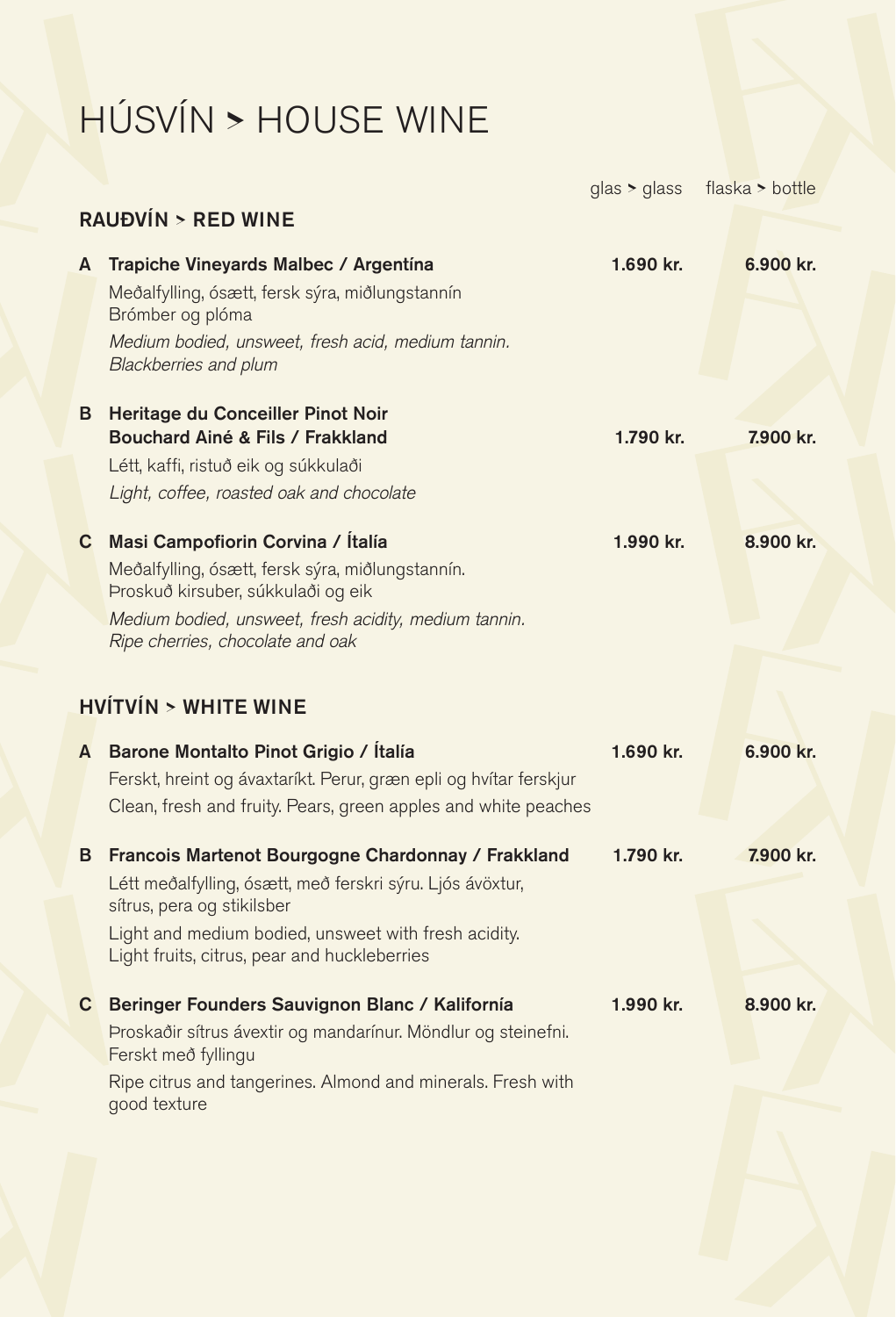# RAUÐVÍN **>** RED WINE

*Preserved cherries, chocolate and mixed spices*

### ARGENTÍNA

| <b>Trivento Golden Reserve Malbec</b>                                               | 11.500 kr. |
|-------------------------------------------------------------------------------------|------------|
| Jörð, kaffi og ávextir. Steikarvín                                                  |            |
| Earth, coffee and fruits. Steak wine                                                |            |
|                                                                                     |            |
| <b>BANDARÍKIN</b>                                                                   |            |
| <b>Beringer Cabernet Sauvignon</b>                                                  | 8.900 kr.  |
| Dimmrautt, kraftmikið, mjúk tannin, dökk kirsuber, hindber, vanilla og kanill       |            |
| Dark read, powerful, soft tannins, dark cherries, raspberries, vanilla and cinnamon |            |
|                                                                                     |            |
| <b>CHILE</b>                                                                        |            |
|                                                                                     |            |
| <b>Montes Merlot Reserva</b>                                                        | 8.500 kr.  |
| Pétt og þurrt vín með sterku bragði                                                 |            |
| Full bodied and dry with a strong flavour                                           |            |
| <b>Casillero del Diablo Cabernet Sauvignon</b>                                      | 8.900 kr.  |
| Þétt og fágað. Súkkulaði, ber og ristuð eik í bland við nett krydd                  |            |
| Chocolate, berries and toasted oak mixed with subtle spices, sophisticated          |            |
|                                                                                     |            |
| <b>FRAKKLAND</b>                                                                    |            |
| <b>Gerard Bertrand Cabernet Sauvignon Reserve Special</b>                           | 10.500 kr. |
| Osætt, fersk sýra, miðlungstannín. Brómber, sólber, dökk plóa og laufkrydd          |            |
| Dry with medium tannins, black berries, black currant, dark plum and leafy spices   |            |
| Louis Latour Domaine de Valmoissine                                                 | 13.900 kr. |
| Kirsuber, rauð ber og mjúkt eftirbragð                                              |            |
| Cherries, red berries and soft aftertaste                                           |            |
|                                                                                     |            |
| <b>Pommard Louis Latour</b>                                                         | 23.900 kr. |
| Sultuð kirsuber, súkkulaði og blönduð krydd                                         |            |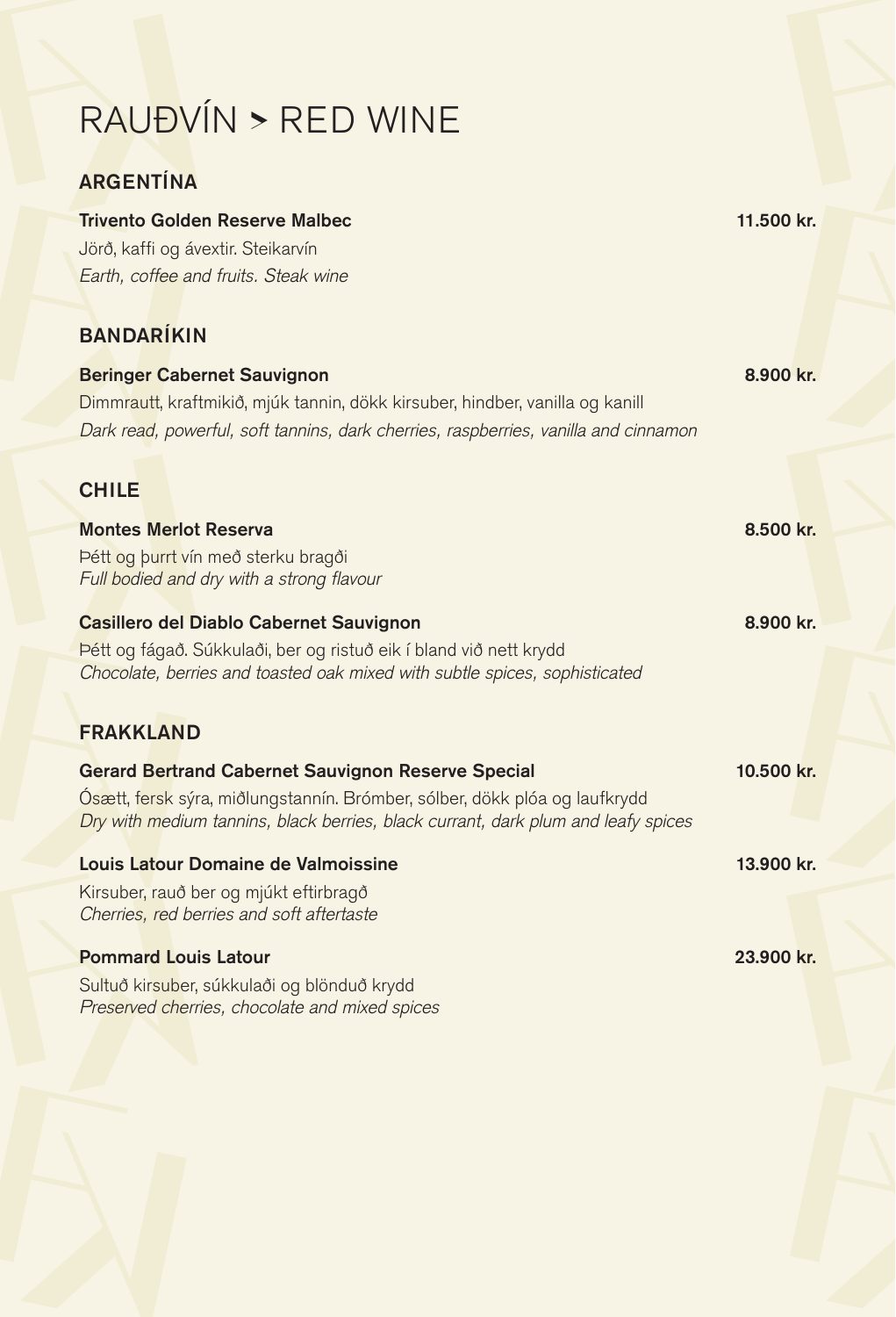# RAUÐVÍN **>** RED WINE

### ÍTALÍA

| Montalto Organic Nero d'avola                                                                                        | 9.500 kr.  |
|----------------------------------------------------------------------------------------------------------------------|------------|
| Meðalfylling með sætutónum og mildri sýru. Brómber, kirsuber,<br>plómur og lakkrís                                   |            |
| Medium Bodied sweet fruits. Blackberries, cherries, plums and liquorice                                              |            |
| <b>Tommasi Graticcio Appassionato</b>                                                                                | 9.900 kr.  |
| Bragðmikið, kryddað og mjúkt með miklu eftirbragði                                                                   |            |
| Soft, flavourfull and spicy with a strong aftertaste                                                                 |            |
| Valiano Chianti Classico Riserva                                                                                     | 11.500 kr. |
| Proskaður rauður ávöxtur og góð fylling með krydduðu<br>og ávaxtaríku eftirbragði                                    |            |
| Ripe red fruit in great balance with delicate spicy notes.<br>Full bodied and a pleasant spicy and fruity aftertaste |            |
| <b>LÍBANON</b>                                                                                                       |            |
| <b>Chateau Musar Gaston Hochar</b>                                                                                   | 17.900 kr. |
| Þétt fylling og ósætt, fersk sýra. Súr kirsuber, trönuber, lyng og eik                                               |            |
| Full bodied and unsweet with fresh acidity. Sour cherries, cranberries, heather and oak                              |            |
| <b>SPÁNN</b>                                                                                                         |            |
| <b>Montecillo Crianza</b>                                                                                            | 9.500 kr.  |
| Kröftugur rauður og dökkur ávöxtur, mild eik, vanilla, stjörnuanís.<br>Mjúk og sæt tannín                            |            |
| Powerfull red and dark fruits, soft oak, vanilla and star anise.<br>Soft and sweet tannins                           |            |
| <b>Baron de Ley Reserva</b>                                                                                          | 11.900 kr. |
| Djúpur og kröftugur reserva með samanþjappaða sultaðri ávaxtakörfu.                                                  |            |
| Deep and powerful reserva with condensed preserved fruits.                                                           |            |
| Baron de Ley Finca Monasterio                                                                                        | 14.900 kr. |
| Svört ber, kryddtónar og vanilla, kröftugt vín                                                                       |            |
| Black berries, spice notes and vanilla. Powerful                                                                     |            |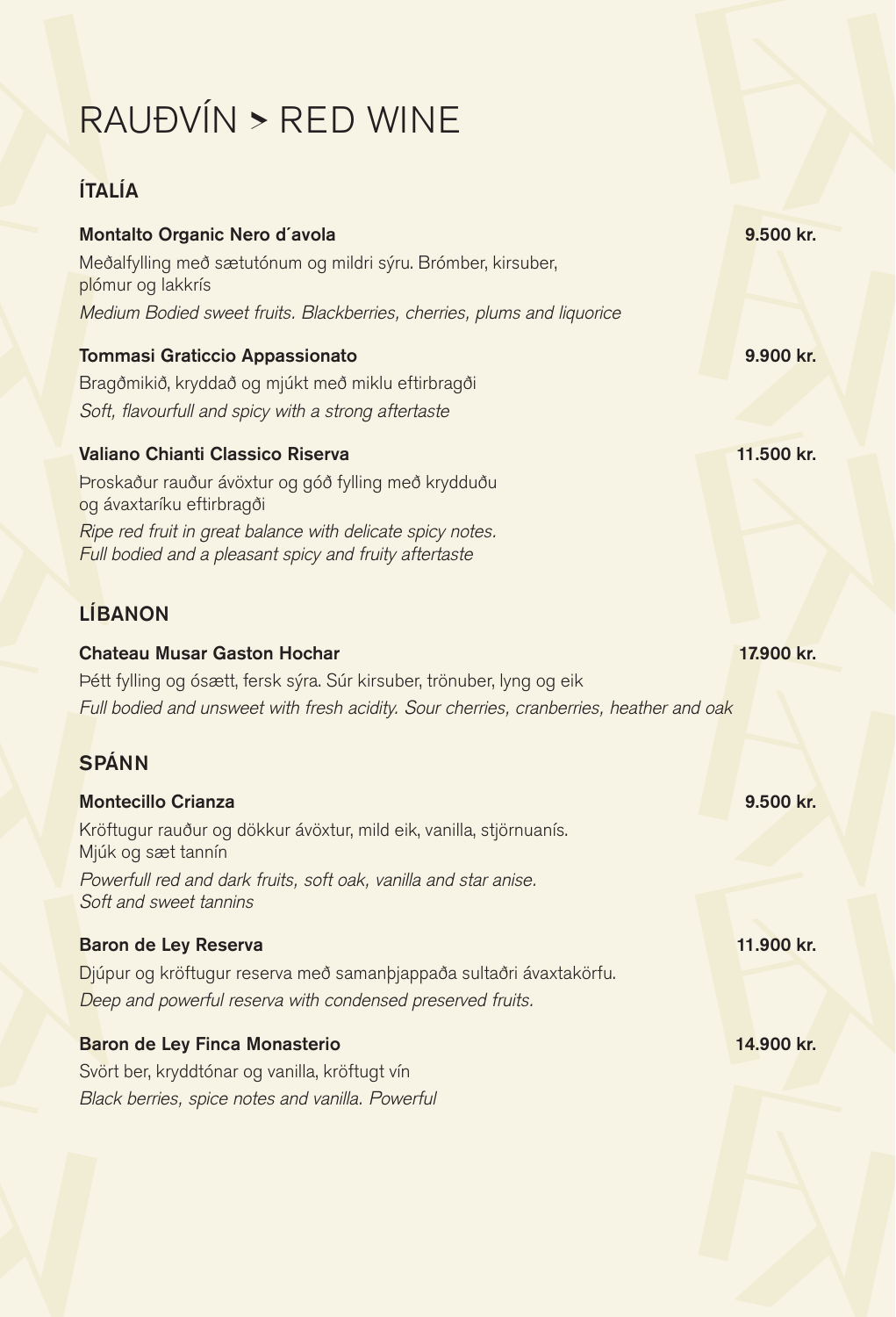# HVÍTVÍN **>** WHITE WINE

### **CHILE**

| <b>Montes Chardonnay Reserva</b>                                      | 8.900 kr.   |
|-----------------------------------------------------------------------|-------------|
| Ilmur af ferskjum, ananas og apríkósum með vott af sætum sítrus       |             |
| Aromas of peaches, pineapple and abricots with a hint of sweat citrus |             |
| <b>FRAKKLAND</b>                                                      |             |
| <b>Gerard Bertrand Sauvignon Blanc Reserve Speciale</b>               | 10.500 kr.  |
| Sítrónugras, melónur, kryddjurtir, burrt og ferskt                    |             |
| Lemongrass, melons, herbs, dry and fresh                              |             |
| <b>Simonnet Febvre Chablis</b>                                        | 12.900. kr. |
| Blómlegur með sítrusilm, smjör og ristaðir sveppir                    |             |
| Flowery notes with a hint of citrus, butter and toasted mushrooms     |             |
| <b>Laroche Chablis</b>                                                | 12.900 kr.  |
| Ilmur af ferskum ávöxtum. Sítrus, smjör og hvítir ávextir             |             |
| Aromas of fresh fruits. Citrus, butter and white fruits               |             |
| LaCheteau Sancerre Boisjoli                                           | 13.900 kr.  |
| Ilmur af sólberjalaufum og greip. Þurrt bragð og frískandi með sítrus |             |
| Aromas of blackcurrant leafs and grape fruit.                         |             |
| Dry tasting and refreshing with citrus                                |             |
| <b>Pouilly Fuissé. Bouchard Aine &amp; Fils</b>                       | 14.900 kr.  |
| Greip, pera, ferskja, burrt og ferskt                                 |             |
| Grape, pear, peaches, dry and fresh                                   |             |
| <b>LÍBANON</b>                                                        |             |

| <b>Musar Jeune White</b>                             | 10.500 kr. |
|------------------------------------------------------|------------|
| Strágyllt að lit, ilmur af grilluðum ananas, límónu, |            |
| hunangi og bráðnum brúnum sykri                      |            |
| Straw yellow, aromas of grilled pineapple,           |            |
| lime, honey and melted brown sugar                   |            |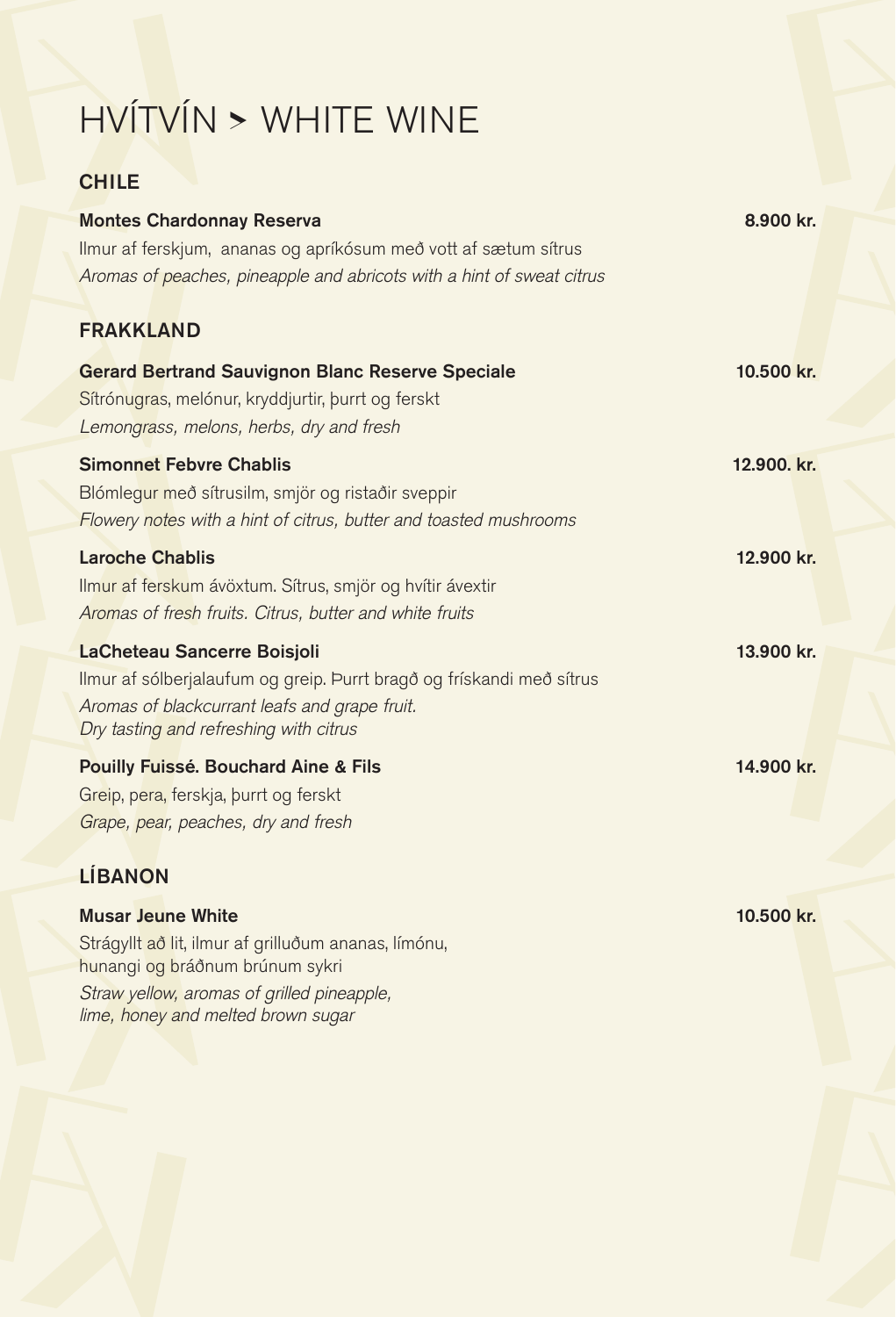# HVÍTVÍN **>** WHITE WINE

### SPÁNN

| Baron de Ley Blanco Viura                                                                                | 8.500 kr.  |
|----------------------------------------------------------------------------------------------------------|------------|
| Létt og fersk meðalfylling                                                                               |            |
| Medium bodied, light and fresh                                                                           |            |
| Montecillo Blanco Viura, Tempranillo Blanco                                                              | 9.500 kr.  |
| Ferskt með öflugu ilmi og bragði af perum, þroskuðum greip,<br>sítrus og hvítum blómum                   |            |
| Fresh with strong aroma and taste of pears, ripe grapefruit,<br>citrus and white flowers                 |            |
| Ramon Bilbao Sauvignon Blanc                                                                             | 9.500 kr.  |
| Kryddjurtir, aspas, lime, greip og ástaraldin. Sætir tónar, fersk sýra<br>og gott eftirbragð             |            |
| Herbal, asparagus, lime, grape fruit and passion fruit. Sweet texture,<br>crisp acidity and juicy ending |            |
| <b>ÍTALÍA</b>                                                                                            |            |
| <b>Tommasi Le Rosse Pinot Grigio</b>                                                                     | 9.900 kr.  |
| Frískandi og léttleikandi með mikinn ávöxt og þægilegt eftirbragð                                        |            |
| Fresh and light with a fruity flavour and a pleasing aftertaste                                          |            |
| <b>Masi Masianco Pinot Grigio</b>                                                                        | 10.500 kr. |
| Ilmur af sítrus og melónu, þurrt með meðalfyllingu                                                       |            |
| Dry and medium bodied with a hint of citrus and melon                                                    |            |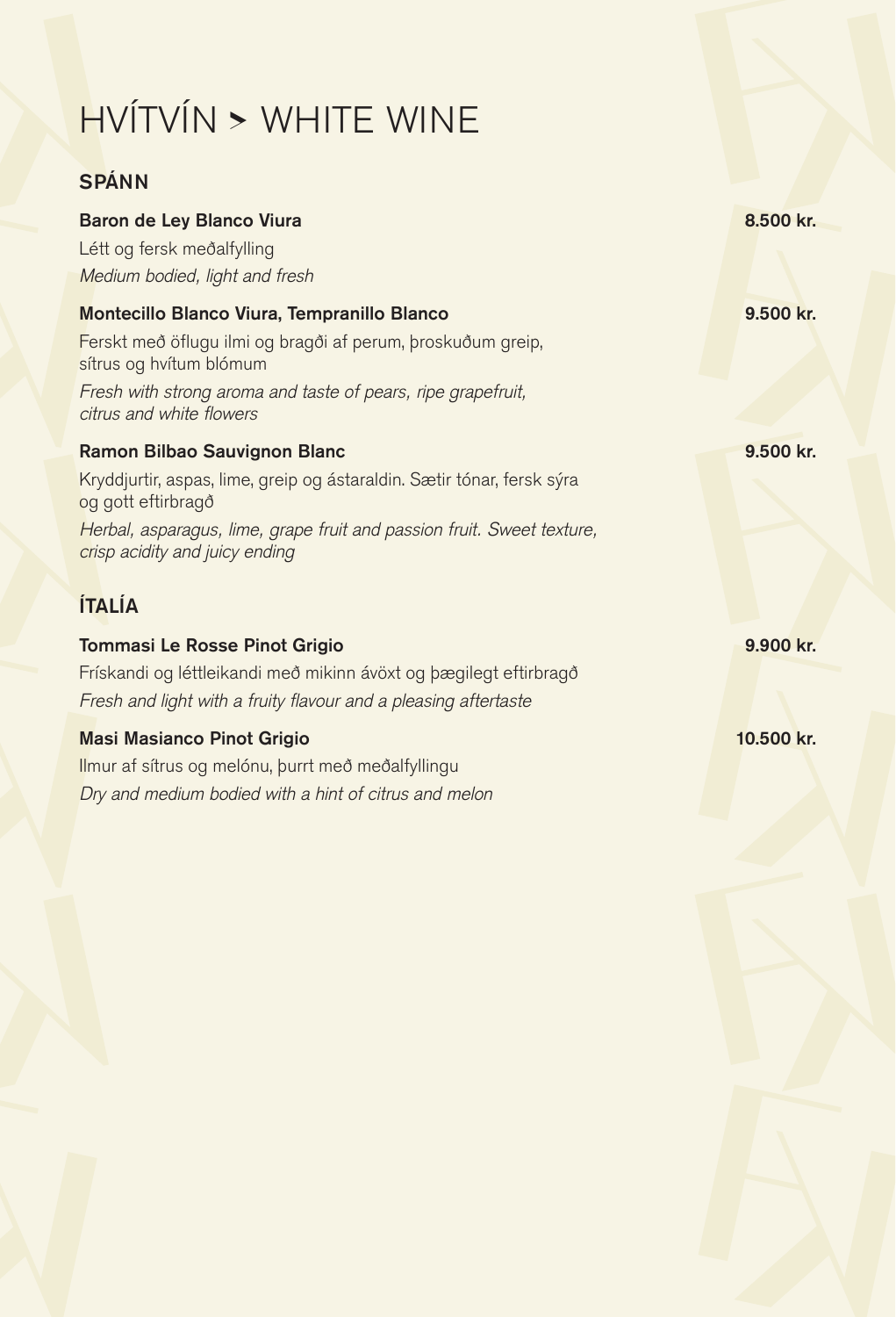### FREYÐIVÍN – KAMPAVÍN **>** SPARKLING WINE – CHAMPAGNE

### ÍTALÍA

| <b>Piccini Prosecco</b><br>Purrt með ferskri sýru. Ljós ávöxtur, melóna, epli<br>Dry and fresh with white fruits, melon and apples                                                                                                            | 6.590 kr.                       |
|-----------------------------------------------------------------------------------------------------------------------------------------------------------------------------------------------------------------------------------------------|---------------------------------|
| <b>Piccini Prosecco Rose</b><br>Ferskur ávöxtur með ilm af villtum rósum,<br>granateplum og appelsínum<br>Fresh fruit with notes of wild roses,<br>pomegranate and red orange                                                                 | 6.990 kr.                       |
| <b>FRAKKLAND</b>                                                                                                                                                                                                                              |                                 |
| <b>Moet Chandon Brut Imperial. Champagne</b>                                                                                                                                                                                                  | 13.900 kr.<br>Magnum 22.900 kr. |
| Purrt, ferskt. Sítrus og eplakeimur í bland við smjörkennt eftirbragð<br>Dry, fresh with citrus and hints of green apples with a buttery finish                                                                                               |                                 |
| Mumm Brut Cordon Rouge. Champagne<br>Ljósstrágult. Fín freyðing, létt fylling, þurrt, fersk sýra. Sítrónur, epli, ger<br>Light yellow with fine bubbles. Light and dry with fresh acid<br>and a hint of lemons, apples and yeast              | 14.900 kr.                      |
| <b>Veuve Clicquot Brut. Champagne</b><br>Purrt og göfugt kampavín með djúpri góðri bragðfyllingu<br>og fínlegum ávexti. Freyðir einstaklega fallega og endist lengi<br>Dry and full flavored. Brioche and vanilla with a beautiful aftertaste | 15,900 kr.                      |
| Moet & Chandon Rosè Imperial<br>Ljósjarðarberjarautt og ósætt. Rauð skógarber, rabarbari og greip<br>Light strawberry red and unsweet. Red forrest berries, rhubarb and grapefruit                                                            | 18.990 kr.                      |

Dom Perignon. Champagne. Champagne 49.990 kr. Þurrt, hunang, möndlur, smjör, suðrænir ávextir og brioche *Dry, honey, almonds, butter, tropical fruits and brioche.*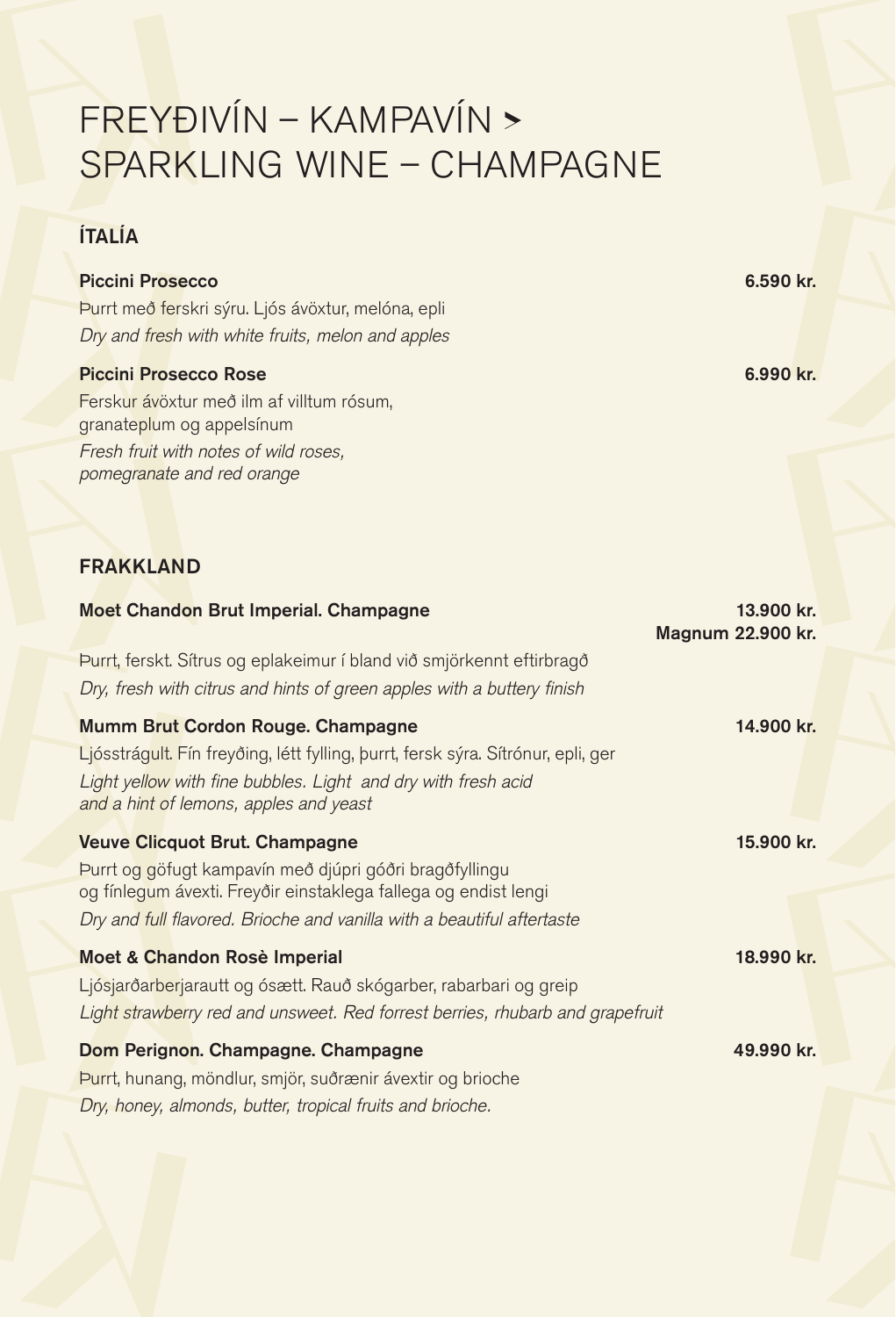# VISKÍ **>** WHISKEY

#### BLENDED SCOTCH WHISKEY

| Johnnie Walker Blue Label  | 4.990 kr. |
|----------------------------|-----------|
| Johnnie Walker Black Label | 1.990 kr. |
| Johnnie Walker Red Label   | 1.890 kr. |
| Chivas Regal 18 yo.        | 2.790 kr. |
| Chivas Regal 15 yo.        | 2.490 kr. |
| Chivas Regal 12 yo.        | 2.190 kr. |

### SINGLE MALT SCOTCH WHISKEY

| Lagavulin 16 yo.   | 2.490 kr. |
|--------------------|-----------|
| Talisker 10 yo.    | 2.190 kr. |
| Caol Ila 12 yo.    | 2.190 kr. |
| Strathisla 12 yo.  | 2.390 kr. |
| Scapa The Ocradian | 2.390 kr. |

#### BLENDED MALT SCOTCH WHISKEY

### Monkey Shoulder 2.190 kr.

#### BOURBON, RYE WHISKEY & AMERICAN WHISKEY

| <b>Bulleit Bourbon</b>          | 2.290 kr. |
|---------------------------------|-----------|
| <b>Bulleit Rye Whiskey</b>      | 2.290 kr. |
| Woodford Reserve Bourbon        | 2.390 kr. |
| Mitcher's American Whiskey      | 2.390 kr. |
| Jack Daniel's Tennessee Whiskey | 1.890 kr. |
|                                 |           |

## KONÍAK **>** COGNAC

| Martell VSOP         | 2.190 kr. |
|----------------------|-----------|
| Martell XO           | 2.990 kr. |
| Camus VSOP           | 2.190 kr. |
| Camus XO             | 2.990 kr. |
| <b>Hennessy VSOP</b> | 2.390 kr. |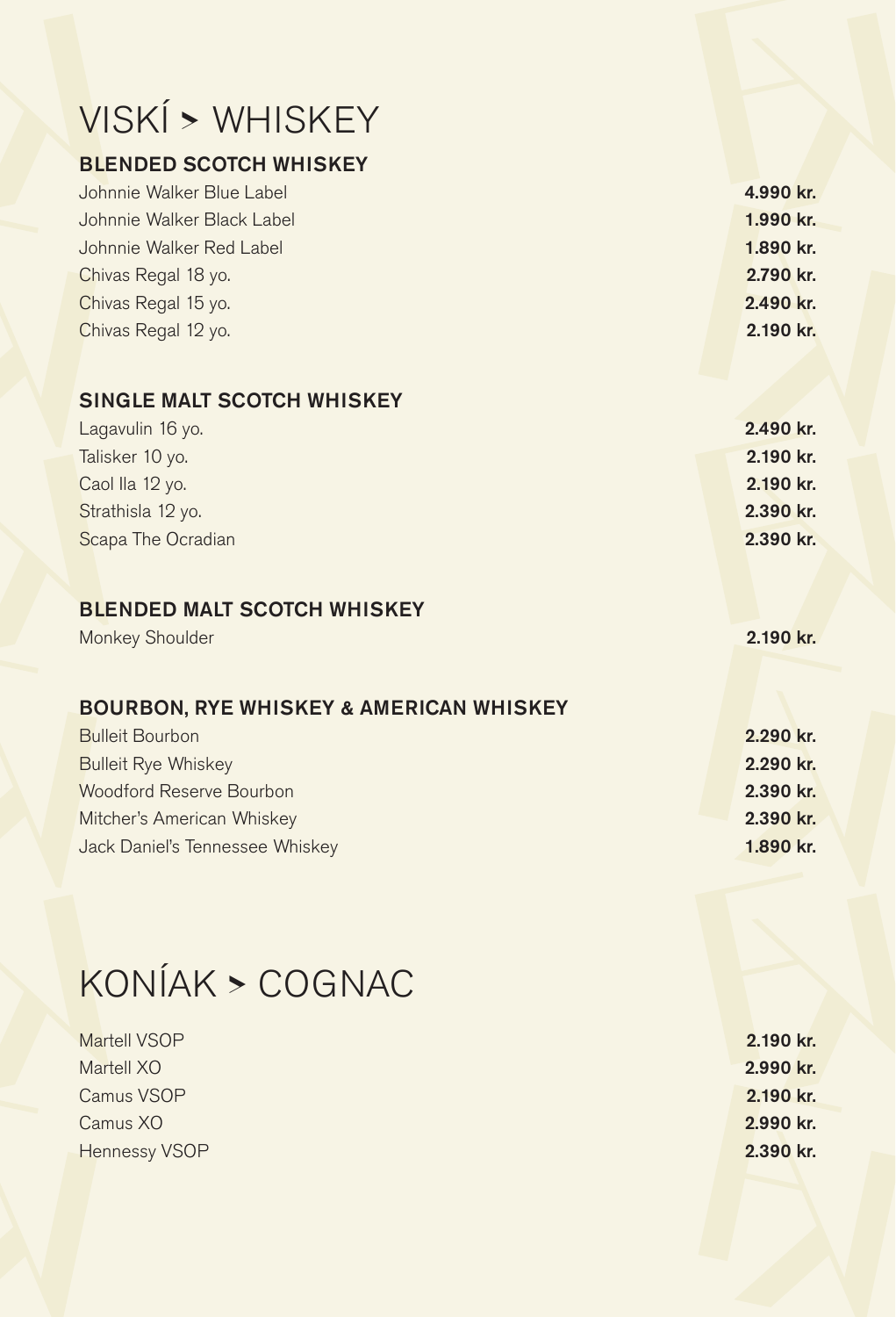# STERKT VÍN > SPIRITS

### ROMM > RUM

| Bacardí 10 yo.                   | 1.990 kr. |  |
|----------------------------------|-----------|--|
| Bacardí 8 yo.                    | 1.890 kr. |  |
| Bacardí 4 yo.                    | 1.690 kr. |  |
| Ron Zacapa 23 yo.                | 2.490 kr. |  |
| Havana Club 7 yo.                | 1.890 kr. |  |
| Plantation 20th Anneversary      | 2.490 kr. |  |
| <b>Plantation Pineapple Rum</b>  | 1.890 kr. |  |
| <b>Plantation Grande Reserve</b> | 2.190 kr. |  |
| Hvítserkur White Rum             | 1.990 kr. |  |

#### **GIN**

| Tanqueray no. 10 > London dry gin - England | 1.990 kr. |
|---------------------------------------------|-----------|
| Hendricks > Distilled gin - Scotland        | 1.990 kr. |
| Malfy Rosa > Pink Grapefruit gin - Italy    | 1.990 kr. |
| Beefeater > London dry gin - England        | 1.690 kr. |
| Beefeater Pink > Pink gin - England         | 1.690 kr. |
| Bombay Sapphire > London dry gin - England  | 1.690 kr. |
| Himbrimi > Old tom gin - Iceland            | 1.990 kr. |
| Himbrimi > London dry gin - Iceland         | 1.990 kr. |
| Angelica 64° > Angelica Gin - Iceland       | 1.990 kr. |
| Stuðlaberg > Liquorice root gin - Iceland   | 1.990 kr. |
| Glacier small batch gin - Iceland           | 1.990 kr. |
| Pure North $>$ Pink gin – Iceland           | 1.990 kr. |
| Monkey 47 > Schwarzwald dry gin - Pýskaland | 2.690 kr. |
|                                             |           |

### TEKÍLA > TEQUILA Don Julio 1942 4.390 kr. Don Julio Añejo 2.290 kr. Don Julio Reposado 1.990 kr. Don Julio Blanco 1.890 kr. Patron Añejo 2.290 kr. Patron Reposado 2.190 kr. Patron Blanco **1.990 kr.** 2.990 kr. 2.990 kr. 2.990 kr. 2.990 kr. 2.990 kr. 2.990 kr. 2.990 kr. 2.990 kr. 2.990 kr. 2.990 kr. 2.990 kr. 2.990 kr. 2.990 kr. 2.990 kr. 2.990 kr. 2.990 kr. 2.990 kr. 2.990 kr. 2.990 kr. 2.990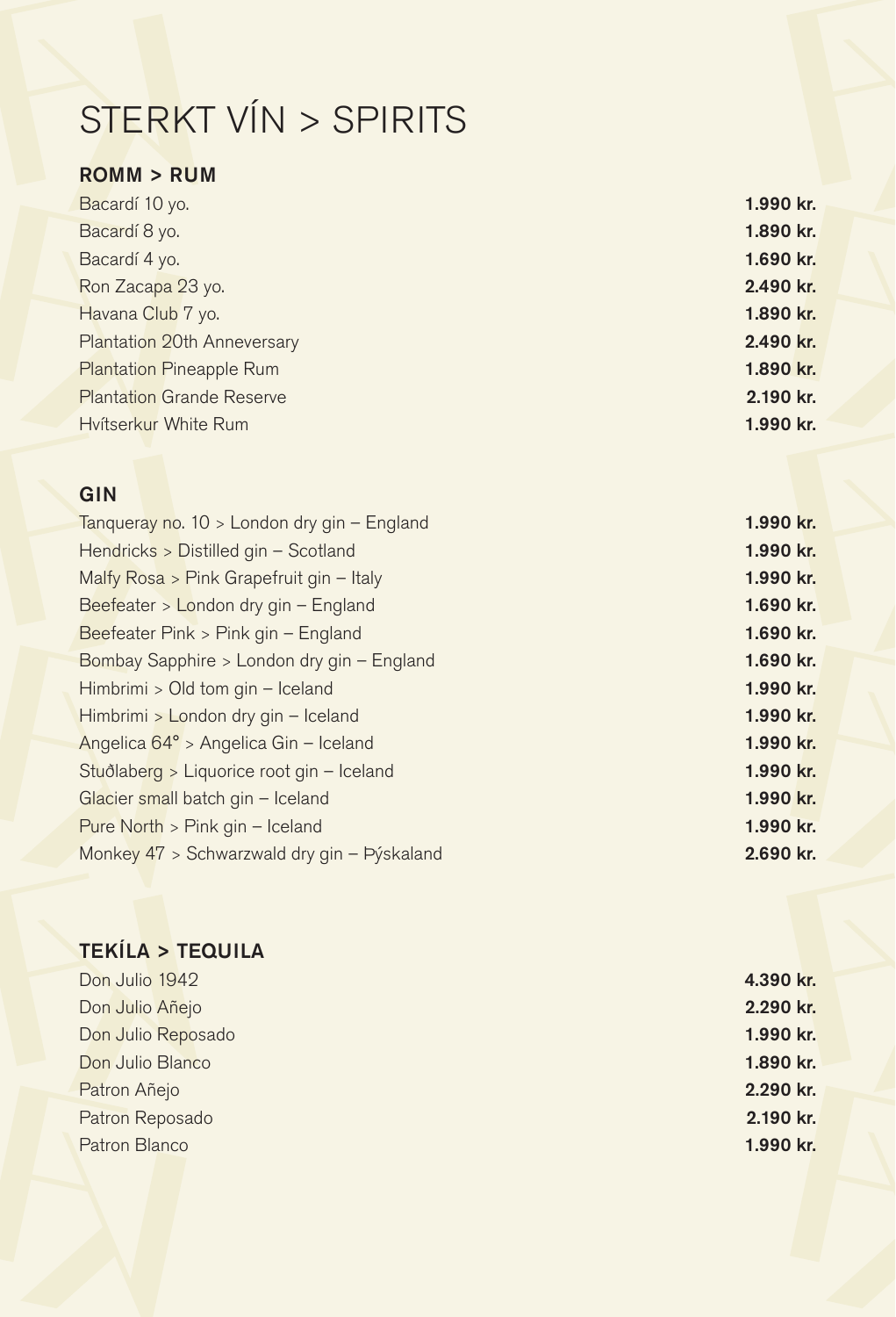# ÍSLENSKIR SPÍRAR **>** ICELANDIC SPIRITS

| <b>FROM HALOGI DISTILLERY</b>        |           |
|--------------------------------------|-----------|
| Hvönn Brennivín                      | 1.990 kr. |
| Söl Brennivín                        | 1.990 kr. |
|                                      |           |
| <b>FROM EIMVERK DISTILLERY</b>       |           |
| Flóki Single Malt Whiskey            | 2.490 kr. |
| Flóki Sheep Dung Smoked Whiskey      | 2.490 kr. |
| Flóki Young Malt Whiskey             | 2.490 kr. |
|                                      |           |
| <b>FROM FOSS DISTILLERY</b>          |           |
| Bjarki Vodka                         | 1.890 kr. |
| Björk Liqueur                        | 1.890 kr. |
| <b>Börkur Bitter</b>                 | 1.890 kr. |
| <b>Birkir Snaps</b>                  | 1.890 kr. |
|                                      |           |
| <b>FROM 64° REYKJAVÍK DISTILLERY</b> |           |
| <b>Blueberry Liqueur</b>             | 1.890 kr. |
| Crowberry Liqueur                    | 1.890 kr. |
| Rhubarb Liqueur                      | 1.890 kr. |
| Katla Vodka                          | 1.990 kr. |
|                                      |           |
| <b>OTHER</b>                         |           |
| Brennivín                            | 1.790 kr. |
| Reyka Vodka                          | 1.790 kr. |
| Loki Vodka                           | 1.790 kr. |
| Pure North Vodka                     | 1.790 kr. |
| Glacier small batch gin              | 1.990 kr. |